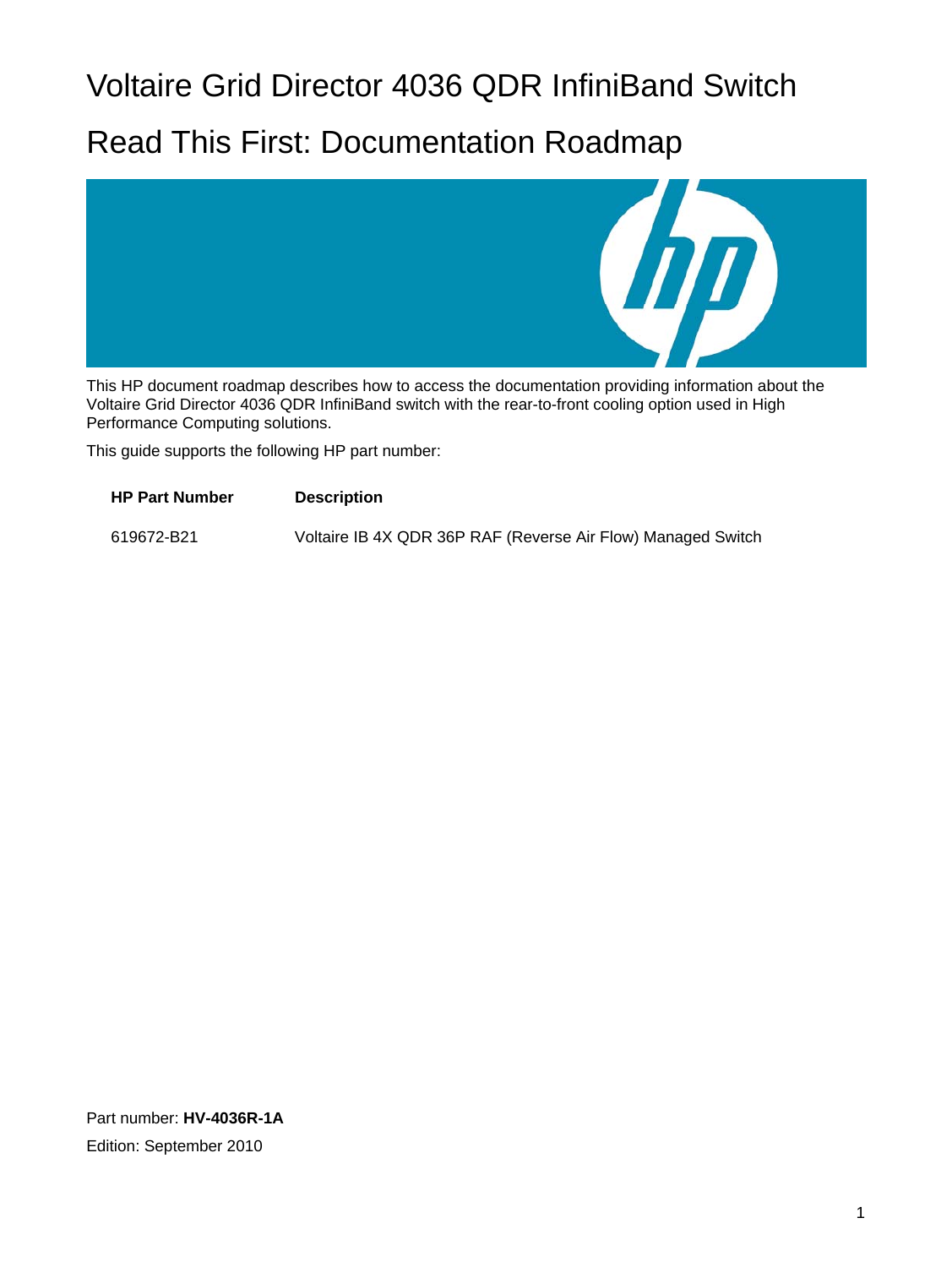This document provides links to the Voltaire data sheets and user information describing the Voltaire Grid Director 4036 QDR InfiniBand switch. You can link directly to any of the documentation here to provide you with more information about your product.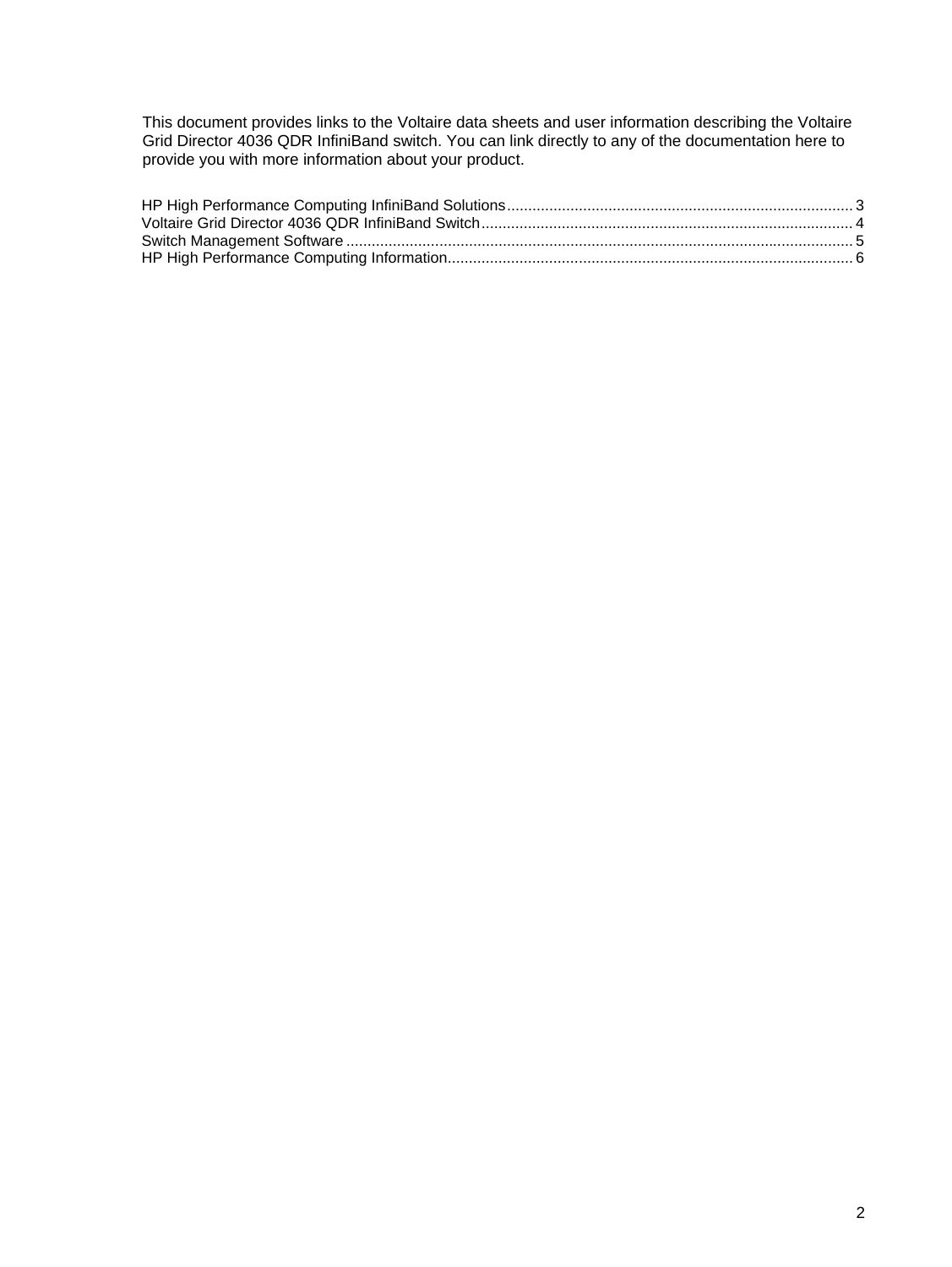## <span id="page-2-0"></span>HP High Performance Computing InfiniBand Solutions

An integral component of an HP InfiniBand solution is the InfiniBand switch. The InfiniBand switch might have leaf boards, power supply units, fan modules, management modules, and other field swappable devices to use, manage, and service the switch.

The HP InfiniBand network also includes the HCAs (host channel adapters). The HCAs have two form factors: one with standard PCI form factor for HP ProLiant DL and SL servers, and another with the mezzanine form factor for HP ProLiant BL server blades. The components that contain PCI or HCA cards are visible and manageable parts of your HP InfiniBand network. An HP InfiniBand HCA can be a single-port or dual-port PCI card or HP BladeSystem InfiniBand mezzanine HCA.

This document contains links to the documentation that describe the Voltaire Grid Director 4036 QDR InfiniBand switch with the rear-to-front cooling option.

All of the documentation referenced in this document is currently available on the [Voltaire](http://www.voltaire.com/) website.

If you have any comments about this document, please send them to:

<http://www.hp.com/bizsupport/feedback/ww/webfeedback.html>

For technical support and updates, contact your HP representative.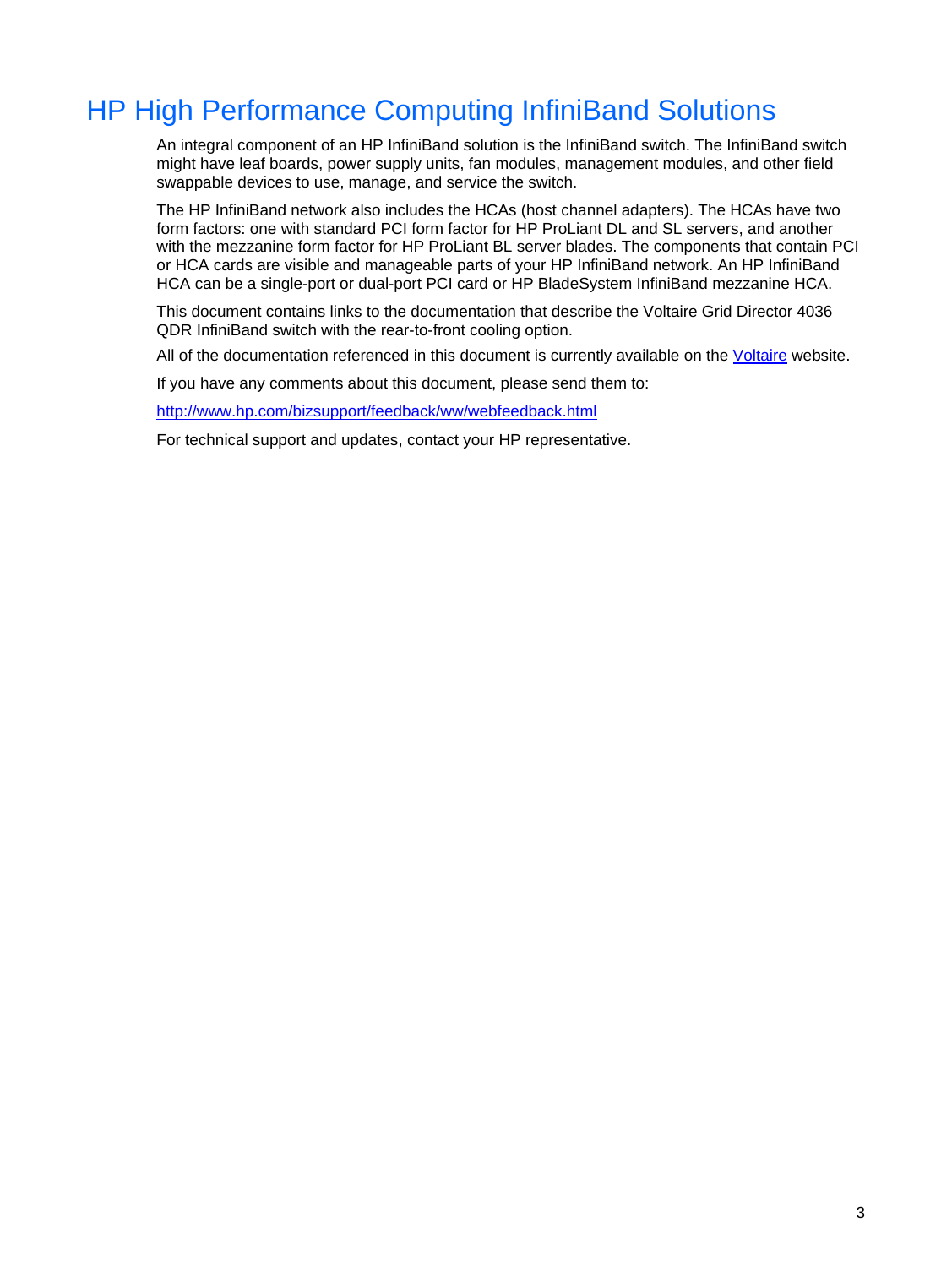## <span id="page-3-0"></span>Voltaire Grid Director 4036 QDR InfiniBand Switch

The Voltaire ISR 4036 documentation describes how to install and maintain the Voltaire Grid Director 4036 QDR InfiniBand switch **with the rear-to-front cooling option (reverse air flow)**.

Features of the Voltaire Grid Director 4036 switch include:

- 19" rack mountable chassis, 1U high
- Low latency, hardware-based bridging between InfiniBand and Ethernet
- Provides high performance connectivity to Ethernet-based services and resources
- 34 QDR (40 Gb/s) ports and two 1/10 GbE ports in a 1U switch
- Ultra-low latency with less than 100 nanoseconds between InfiniBand ports and less than two microseconds between InfiniBand and Ethernet
- Embedded subnet manager

| Documentation/Specifications                      | Link        |
|---------------------------------------------------|-------------|
| Voltaire Grid Director 4036 Data Sheet            | Data Sheet  |
| Voltaire Grid Director 4036 QDR InfiniBand Switch | User Manual |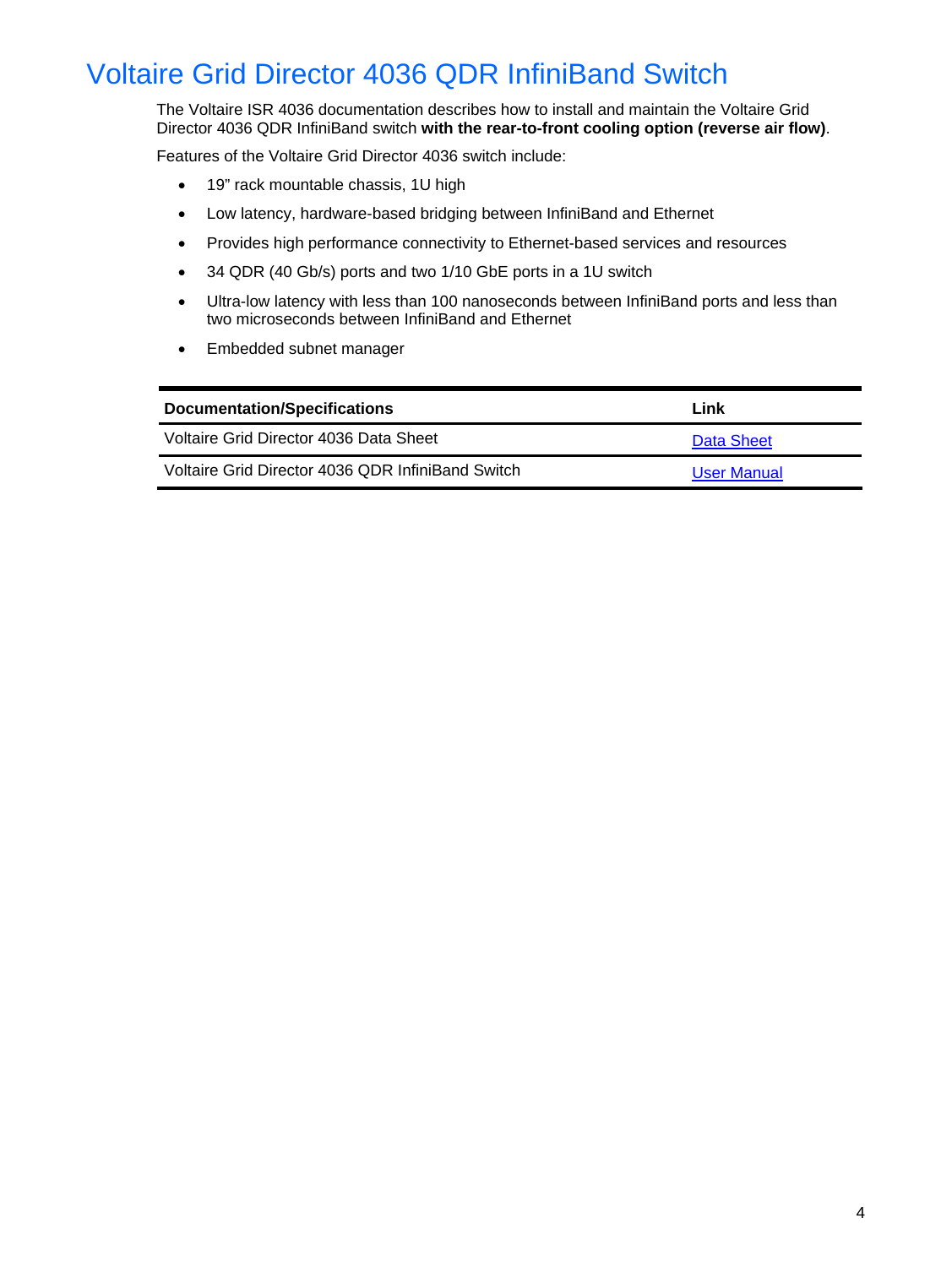## <span id="page-4-0"></span>Switch Management Software

The following table provides a link to the recommended switch management software for the Voltaire Grid Director 4036 QDR InfiniBand switch used in High Performance Computing

| <b>HP Part Number</b> | <b>Download Link</b> |
|-----------------------|----------------------|
| 619672-B21            | <b>Software</b>      |

**NOTE:** For technical support and updates, contact your HP representative.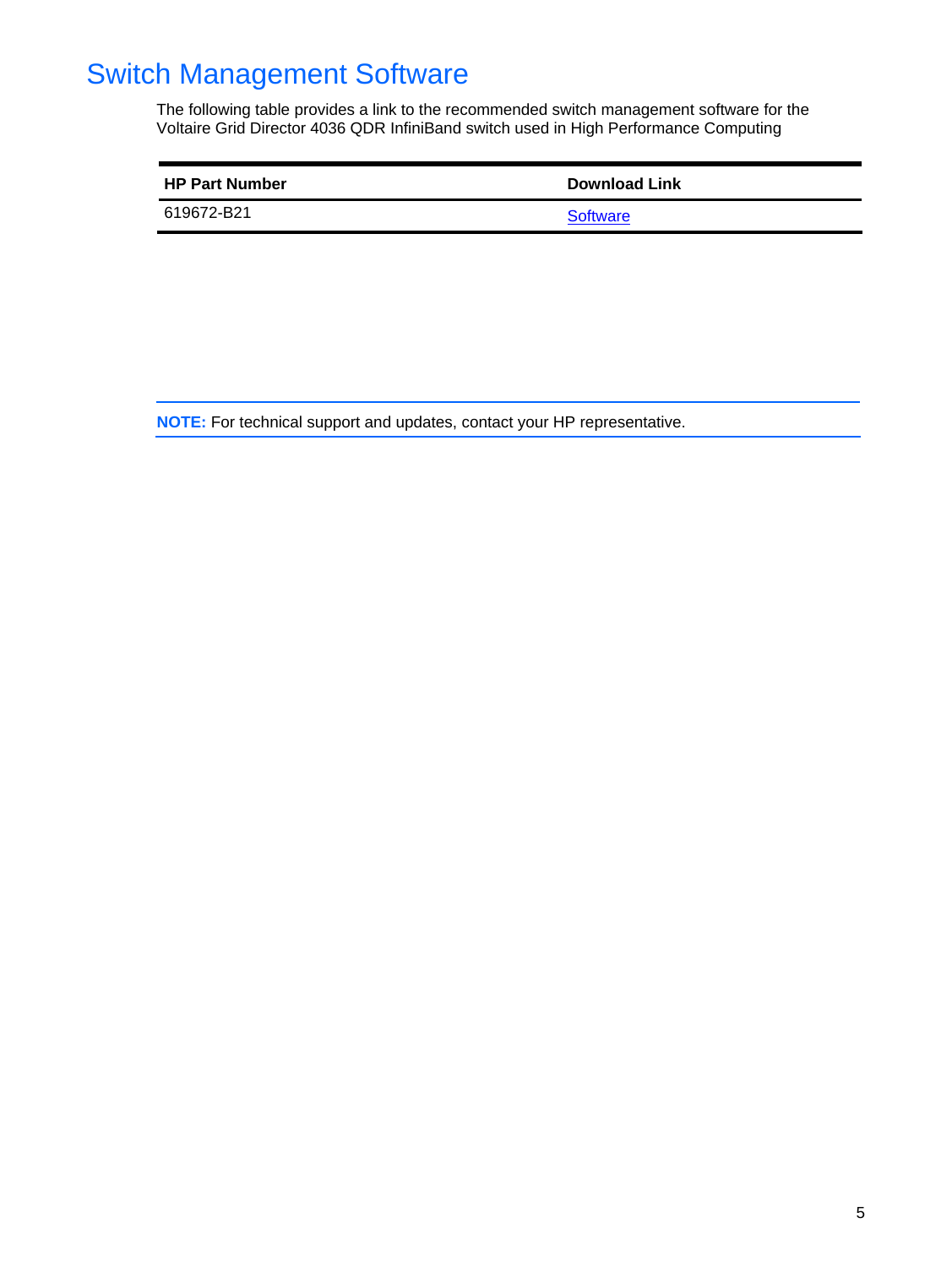### <span id="page-5-0"></span>HP High Performance Computing Information

The following websites provide more information on High Performance Computing solutions:

#### **Link/Description**

[HP BladeSystem Adapters and Mezzanines](http://h18004.www1.hp.com/products/blades/components/c-class-adapters.html)

This site provides information on the full range of BladeSystem adapters and mezzanines available from HP for BladeSystem configurations.

### [Voltaire website](http://www.voltaire.com/)

Check the Voltaire website for updates between releases of this document.

#### [Mellanox website](http://www.mellanox.com/content/pages.php?pg=software_overview_eth&menu_section=35)

Describes the various HP and Mellanox host channel adapter cards, providing specifications, required firmware and software for operating the cards, interfaces of the cards, and other related information.

Contact your HP representative if you need additional information.